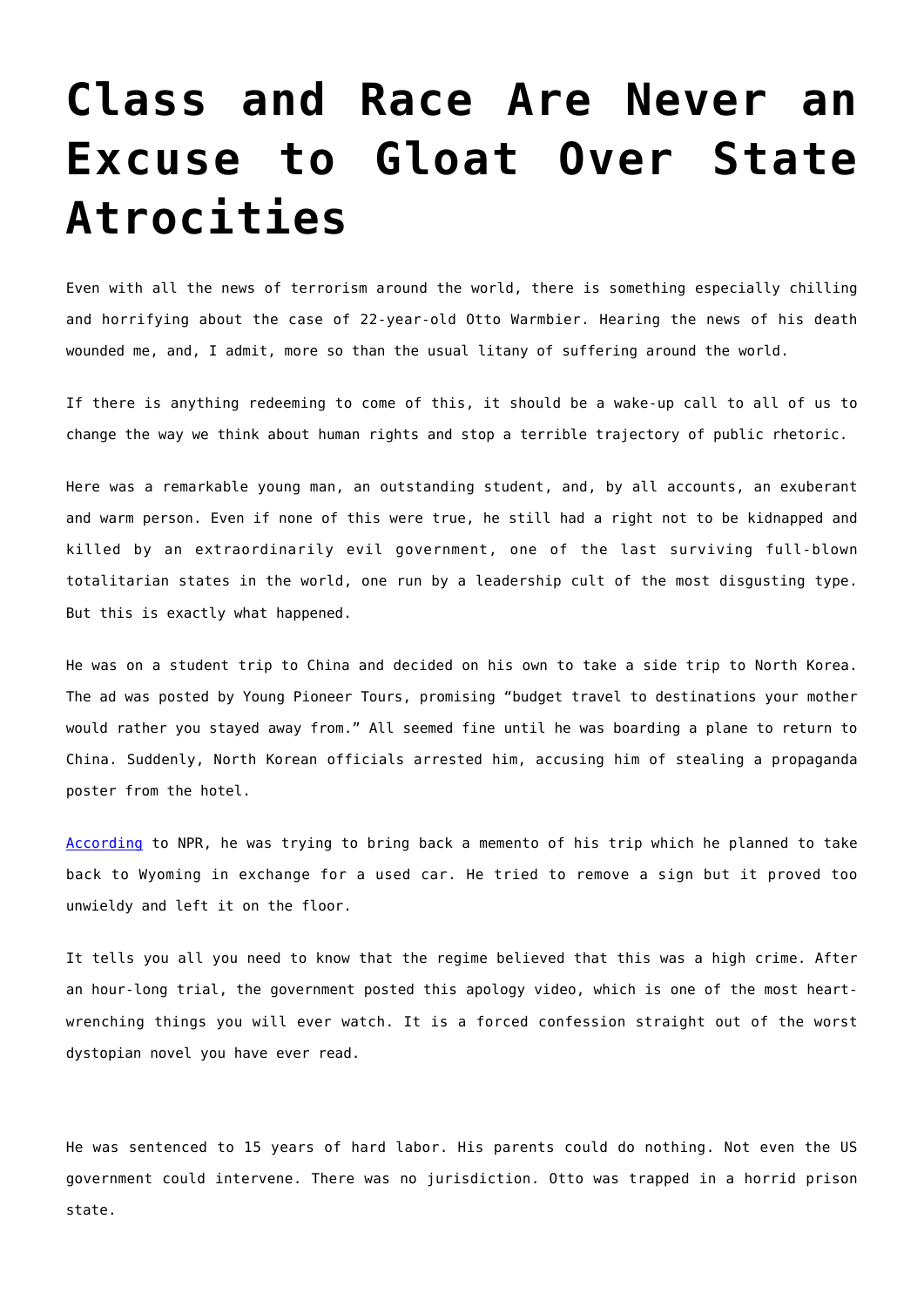Something terrible happened while he was there. The government eventually released him to his parents, citing "humanitarian" concerns. When he arrived for the reunion, he was essentially brain dead. He died two days later. The autopsy showed the North Korean government's explanation that he had contracted botulism to be a lie.

## **The Disgrace of the Left**

The news of this case first came out more than a year and a half ago, and I distinctly remember a strange schadenfreude emerging from the political left. Almost like this kid had it coming. Actually, not almost. That is what some people said.

[Nick Gillespie](https://reason.com/blog/2017/06/19/did-otto-warmbier-really-die-because-nor) at Reason dug up the archives to find the evidence. [On Comedy Central's The](https://www.salon.com/2016/03/02/this_might_be_americas_biggest_idiot_frat_boy_meet_the_uva_student_who_thought_he_could_pull_a_prank_in_north_korea/) [Nightly Show](https://www.salon.com/2016/03/02/this_might_be_americas_biggest_idiot_frat_boy_meet_the_uva_student_who_thought_he_could_pull_a_prank_in_north_korea/), host Larry Wilmore said: "Frat Bro Privilege not valid in totalitarian dystopias." "North Korea isn't a playground for college pranks, Kim Jong-un isn't a fictional character from a Seth Rogen movie, and Pyongyang isn't some game you play with Coors Light and Solo cups… It's just tough for me to have much sympathy for this guy and his crocodile tears."

Then there is this from [Ebony:](http://www.ebony.com/news-views/north-korea-otto-warmbier-kinfolkkollective#axzz4kVECCWZ9) "I'm willing to bet my last dollar that he was aware of the political climate in that country, but privilege is a hell of a drug. The high of privilege told him that North Korea's history of making examples out of American citizens who dare challenge their rigid legal system in any way was no match for his alabaster American privilege."

This is incredibly wicked rhetoric, and probably both writers have some regret in retrospect. And yet: what is it that would possess anyone to express such sentiments based on class and race alone, as if this young man, who had never flaunted some imagined privilege, deserved his fate, and that it should be a lesson to all people of his class and race?

## **The Torture State**

As dreadful as this Warmbier case is, it is paradigmatic of the totalitarian behavior of states at war. Legally, the US and North Korea are still at war. Thus does everything become justified. This is true not just in this terror state. Every state uses war as the reason to trample human rights.

New [details](https://www.nytimes.com/interactive/2017/06/21/us/cia-torture.html?hp&action=click&pgtype=Homepage&clickSource=story-heading&module=first-column-region®ion=top-news&WT.nav=top-news&_r=0) are emerging from the CIA's torture program that was active from 2002 to 2009, along with the testimony of two psychologists who ran the program out of a secret prison. Their private company was paid \$81 million to apply "enhanced interrogation techniques" to detainees.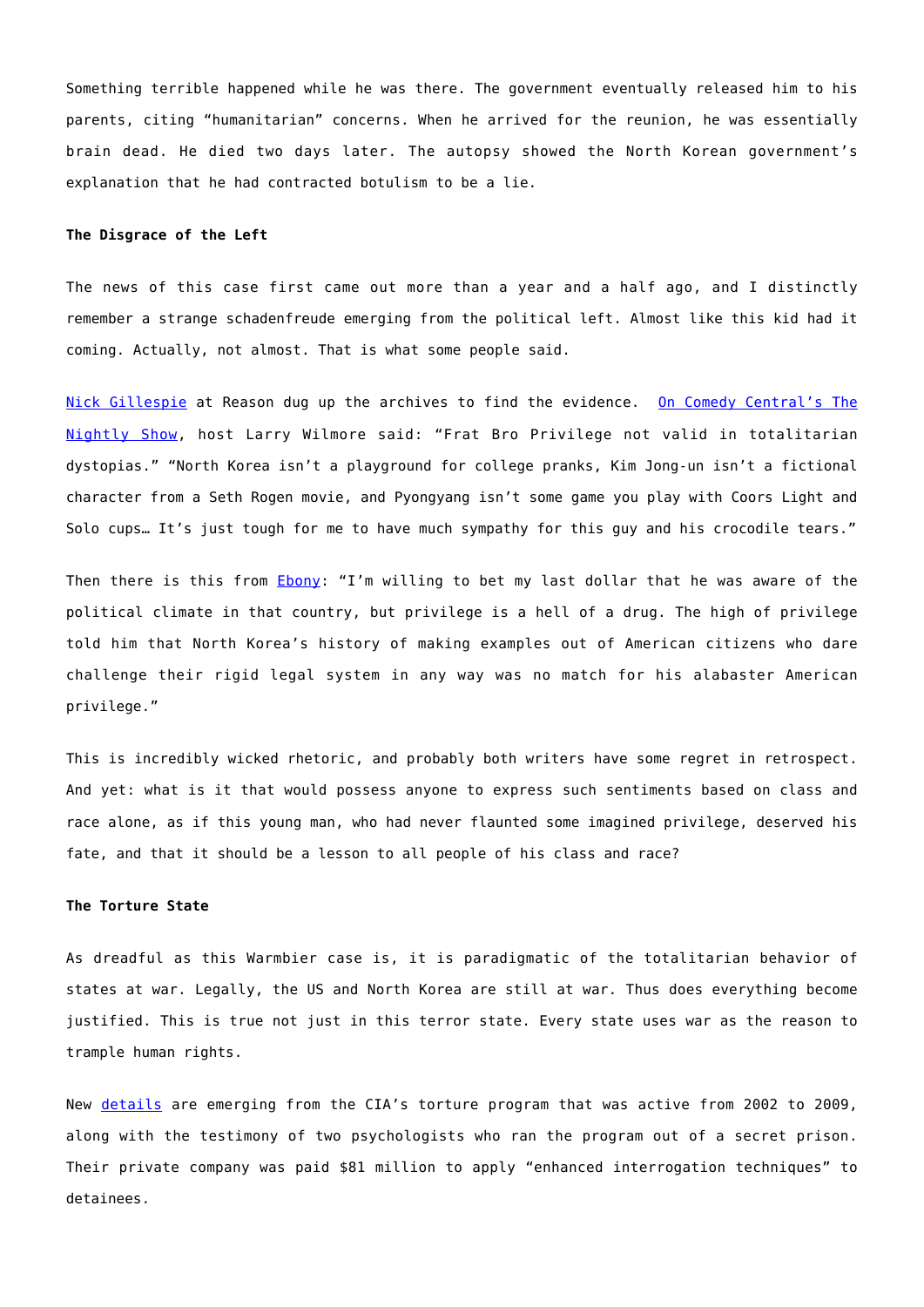This too sounds like a scene from dystopia. What immediately came to my mind when hearing of the techniques (which included the use of insects) was the trained psychologist/torturer known as [Scarecrow](http://batman.wikia.com/wiki/Scarecrow) from *Batman Begins*.

Waterboarding is only the most famous. Techniques included this one for sleep deprivation, in the words of one of the psychologists:

*"There is a tether anchored to the ceiling in the center of the detention cell. The detainee has handcuffs and they're attached to the tether in a way that they can't lie down or rest against a wall. They're monitored to make sure they don't get edema if they hang on the cuffs too much."*

What useful information came out of this program, which US taxpayers paid for? Nothing, so far as anyone knows, but it is likely that hundreds of lives were ruined, to say nothing of the countless lives lost in the wars of those years. The blowback of a growing army of dedicated terrorists is not hard to predict.

And yet you don't have to look for small-time pundits to find a defense of these actions. They were overtly defended at the highest levels by Dick Cheney, John McCain, the head of the CIA itself, and the sitting President of the United States.

Their statements are backed by partisan supporters who believe that being from the wrong country and holding to the wrong religion is sufficient reason to rob a person of basic human rights. It's a form of identity politics taken to a different level. It's a game everyone plays.

## **No More**

At some point we must say: enough. And this applies not only to the left but also to the altright, which daily fills up Twitter with rhetoric placing all blame for all that is wrong with the world on blacks, women, Muslims, intellectuals, or whatever.

There is always someone to cast into the outer darkness, human beings deemed unworthy of rights, people who should be gassed or tossed out of helicopters or exterminated. Every month for several years now, it has gotten worse.

And the problem afflicts not only these extremist voices. Even mainstream politics these days consists mostly of accusations of how the bad group is hurting the good group, how the bad class or race needs to be brought down so that the good class and race can be raised up.